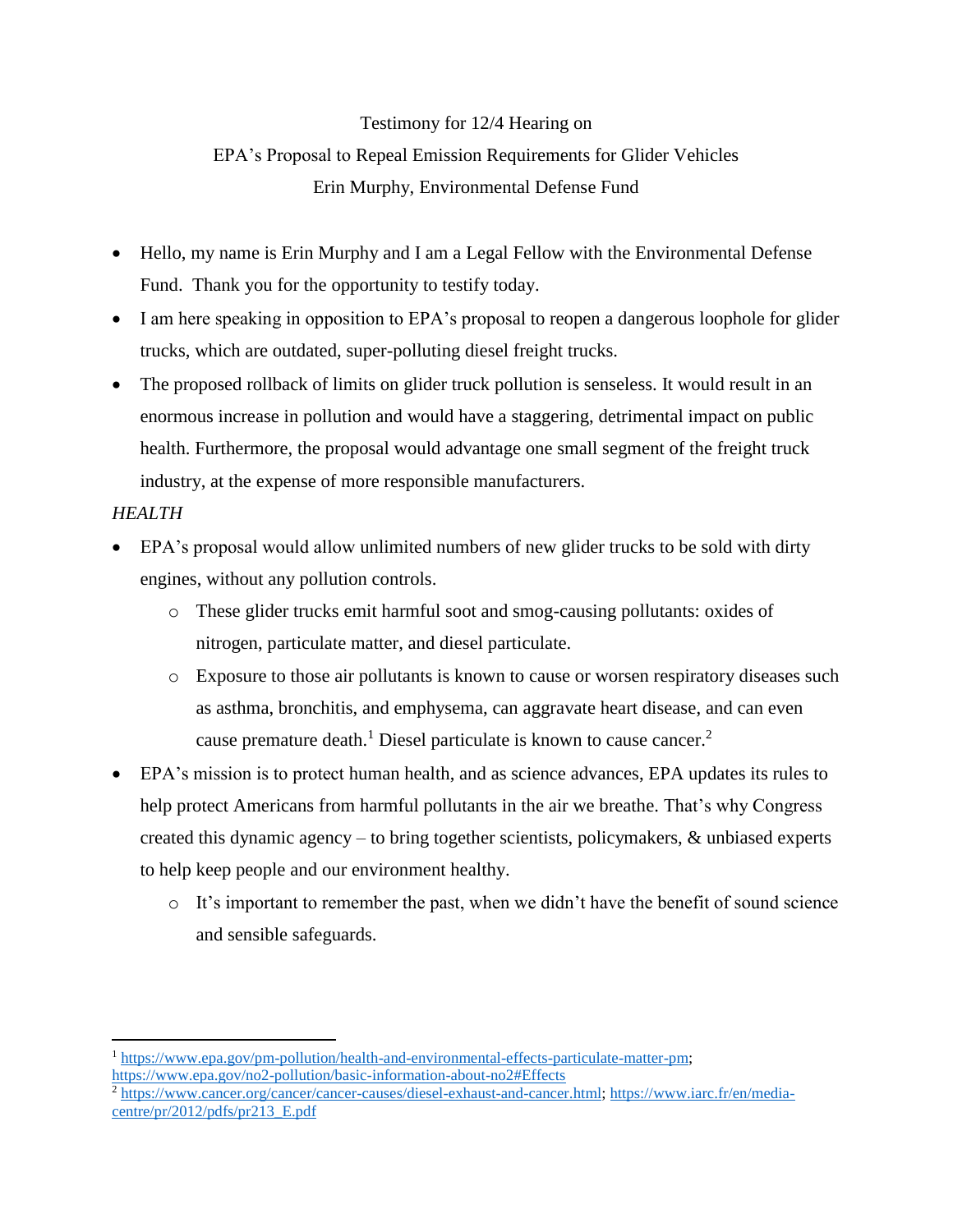- $\circ$  My mom has told me stories of how, as a kid playing outside, she and her friends would run through the neighborhood chasing the DDT truck. The kids would race to keep up with the truck and run through the clouds of DDT.
- $\circ$  Fifty years later, my mother's story is horrifying. We know now that DDT is toxic it is a likely carcinogen and an endocrine disruptor.<sup>3</sup> Our country has taken action to protect Americans from this dangerous substance.
- $\circ$  Just as we learned more about DDT, we have learned about the harmful emissions from freight trucks. EPA issued standards to limit dangerous pollution from freight trucks, and manufacturers developed technology to reduce pollution, so that trucks produced today are vastly cleaner and safer than just 20-30 years ago.
- o We know that the pollution emitted by uncontrolled freight trucks is very harmful to human health. Reopening the gliders loophole could result in 6,400 premature deaths, just from glider trucks sold through 2021.<sup>4</sup> So why would we do that? Why go back to allowing trucks on the road that emit so much pollution, when information on the health consequences is so clear?

## *UNFAIR TO LAW-ABIDING BUSINESS*

 $\overline{a}$ 

- These questions are particularly hard to answer because Administrator Pruitt's proposal benefits just a few companies, while disadvantaging responsible freight truck manufacturers that have invested in pollution controls.
	- $\circ$  Let's review the history -- there used to be a loophole that allowed these glider trucks to be built *without* having to comply with current pollution rules. Then, in the phase 2 rule regulating greenhouse gas emissions from heavy-duty vehicles, issued in October 2016, the EPA closed the glider trucks loophole.<sup>5</sup> No one challenged EPA's decision to close the glider loophole at that time.

<sup>&</sup>lt;sup>3</sup> <https://www.epa.gov/ingredients-used-pesticide-products/ddt-brief-history-and-status>

<sup>4</sup> [http://blogs.edf.org/climate411/2017/11/16/epas-pruitt-tries-to-open-a-loophole-to-allow-super-polluting-trucks](http://blogs.edf.org/climate411/2017/11/16/epas-pruitt-tries-to-open-a-loophole-to-allow-super-polluting-trucks-on-our-roads/)[on-our-roads/](http://blogs.edf.org/climate411/2017/11/16/epas-pruitt-tries-to-open-a-loophole-to-allow-super-polluting-trucks-on-our-roads/)

<sup>5</sup> [https://www.federalregister.gov/documents/2016/10/25/2016-21203/greenhouse-gas-emissions-and-fuel](https://www.federalregister.gov/documents/2016/10/25/2016-21203/greenhouse-gas-emissions-and-fuel-efficiency-standards-for-medium--and-heavy-duty-engines-and)[efficiency-standards-for-medium--and-heavy-duty-engines-and](https://www.federalregister.gov/documents/2016/10/25/2016-21203/greenhouse-gas-emissions-and-fuel-efficiency-standards-for-medium--and-heavy-duty-engines-and)